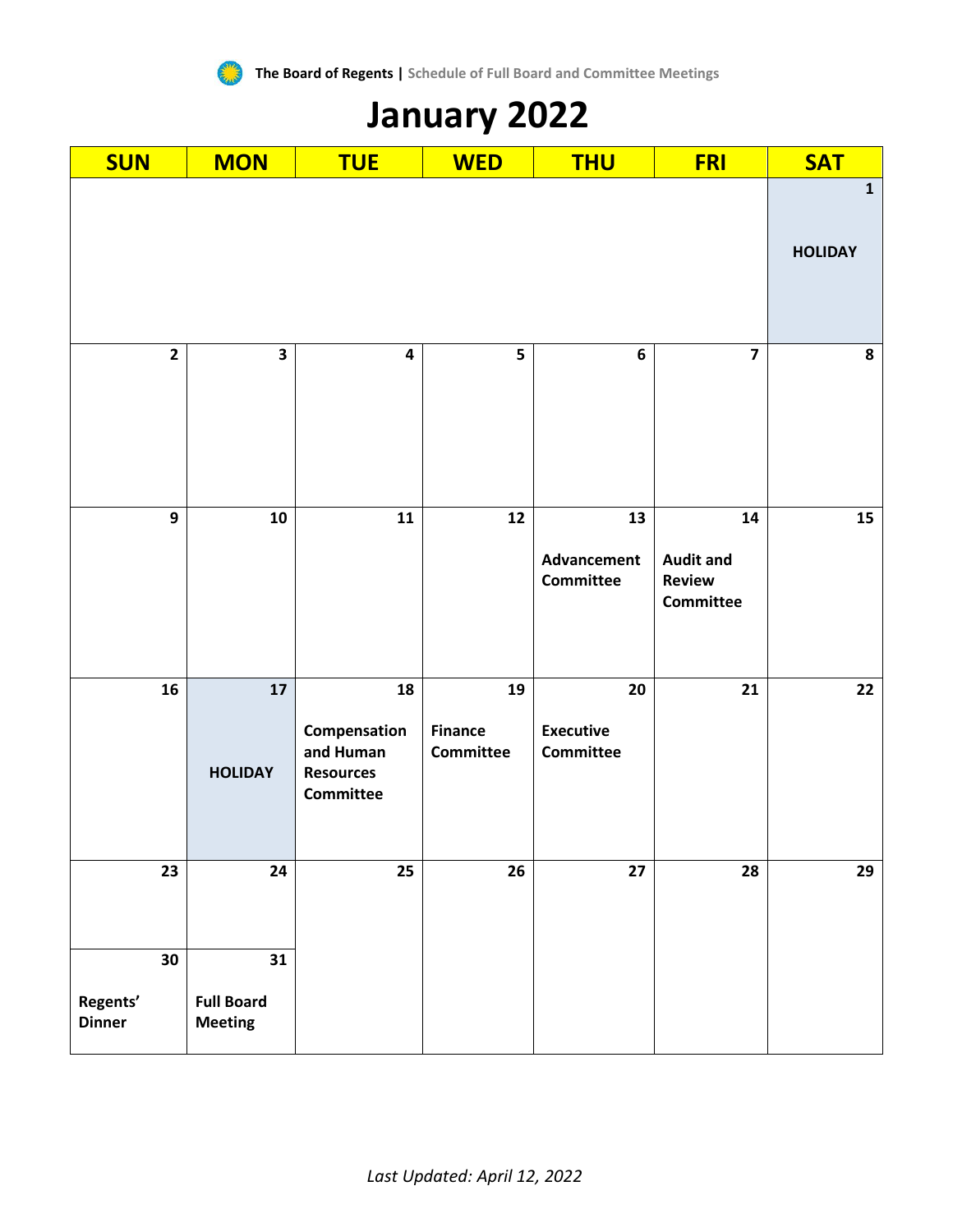

## **February 2022**

| <b>SUN</b>               | <b>MON</b>                        | <b>TUE</b>                                              | <b>WED</b>              | <b>THU</b>               | <b>FRI</b>               | <b>SAT</b>              |
|--------------------------|-----------------------------------|---------------------------------------------------------|-------------------------|--------------------------|--------------------------|-------------------------|
|                          |                                   | $\mathbf 1$                                             | $\overline{\mathbf{2}}$ | $\overline{\mathbf{3}}$  | $\overline{\mathbf{4}}$  | $\overline{\mathbf{5}}$ |
| $\bf 6$                  | $\overline{\mathbf{z}}$           | 8                                                       | $\boldsymbol{9}$        | ${\bf 10}$               | $\overline{\mathbf{11}}$ | $\overline{12}$         |
| $\overline{\mathbf{13}}$ | 14                                | $\frac{15}{15}$                                         | ${\bf 16}$              | $\overline{\mathbf{17}}$ | ${\bf 18}$               | 19                      |
| 20                       | $\overline{21}$<br><b>HOLIDAY</b> | $\overline{22}$<br><b>Executive</b><br><b>Committee</b> | $\overline{23}$         | $\overline{24}$          | $\overline{25}$          | $\overline{26}$         |
| $27\,$                   | 28                                |                                                         |                         |                          |                          |                         |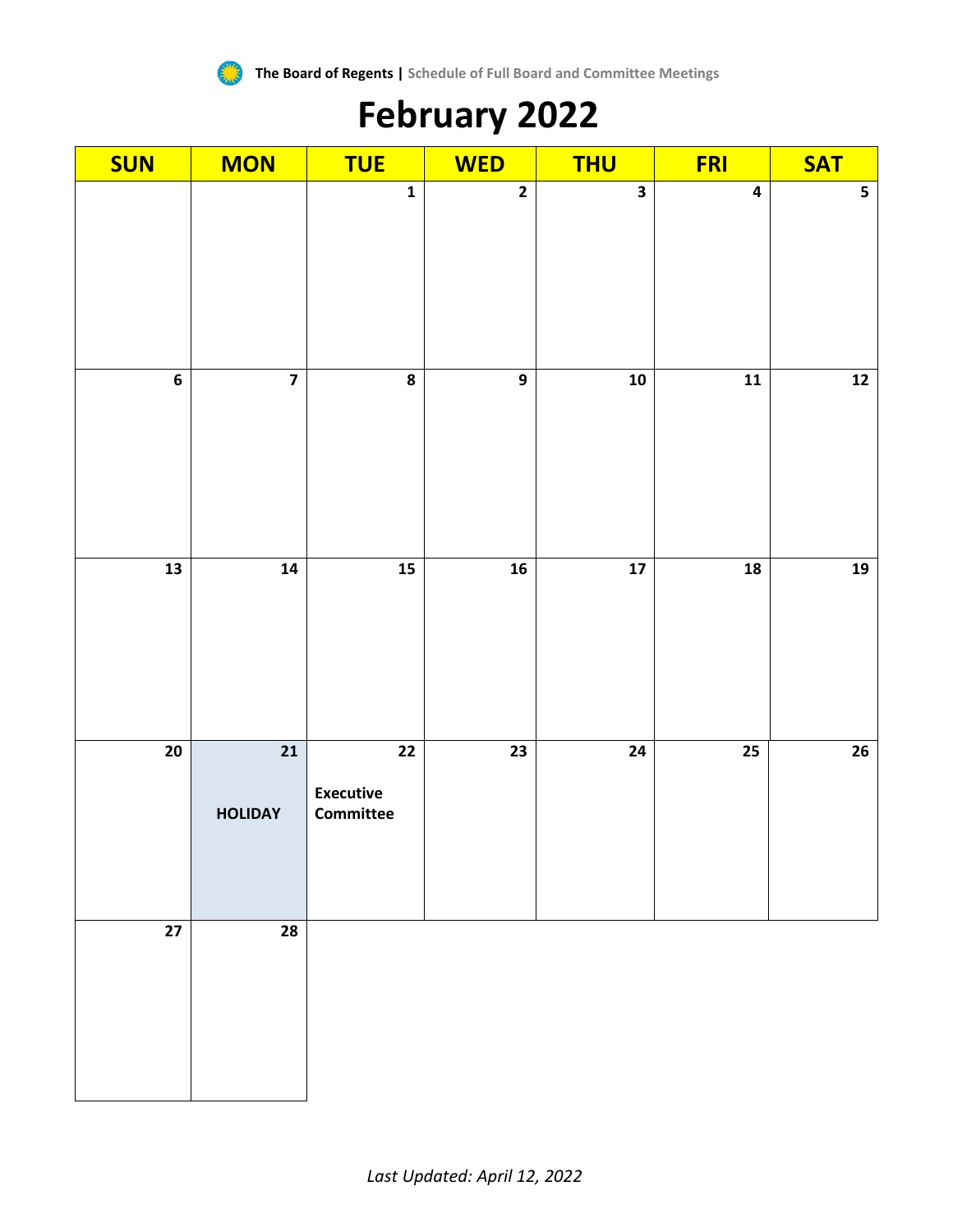

### **March 2022**

| <b>SUN</b> | <b>MON</b>              | <b>TUE</b>      | <b>WED</b>                                                       | <b>THU</b>                                 | <b>FRI</b>              | <b>SAT</b> |
|------------|-------------------------|-----------------|------------------------------------------------------------------|--------------------------------------------|-------------------------|------------|
|            |                         | $\mathbf{1}$    | $\overline{\mathbf{2}}$<br><b>Facilities</b><br><b>Committee</b> | $\overline{\mathbf{3}}$                    | $\overline{\mathbf{4}}$ | 5          |
| 6          | $\overline{\mathbf{z}}$ | 8               | $\boldsymbol{9}$                                                 | ${\bf 10}$                                 | 11                      | $12$       |
| 13         | ${\bf 14}$              | $\overline{15}$ | ${\bf 16}$<br>Governance<br>and<br>Nominating<br>Committee       | 17                                         | 18                      | ${\bf 19}$ |
| 20         | 21                      | $22$            | 23<br>Investment<br><b>Committee</b>                             | 24                                         | 25                      | ${\bf 26}$ |
| 27         | 28                      | 29              | 30                                                               | 31<br><b>Executive</b><br><b>Committee</b> |                         |            |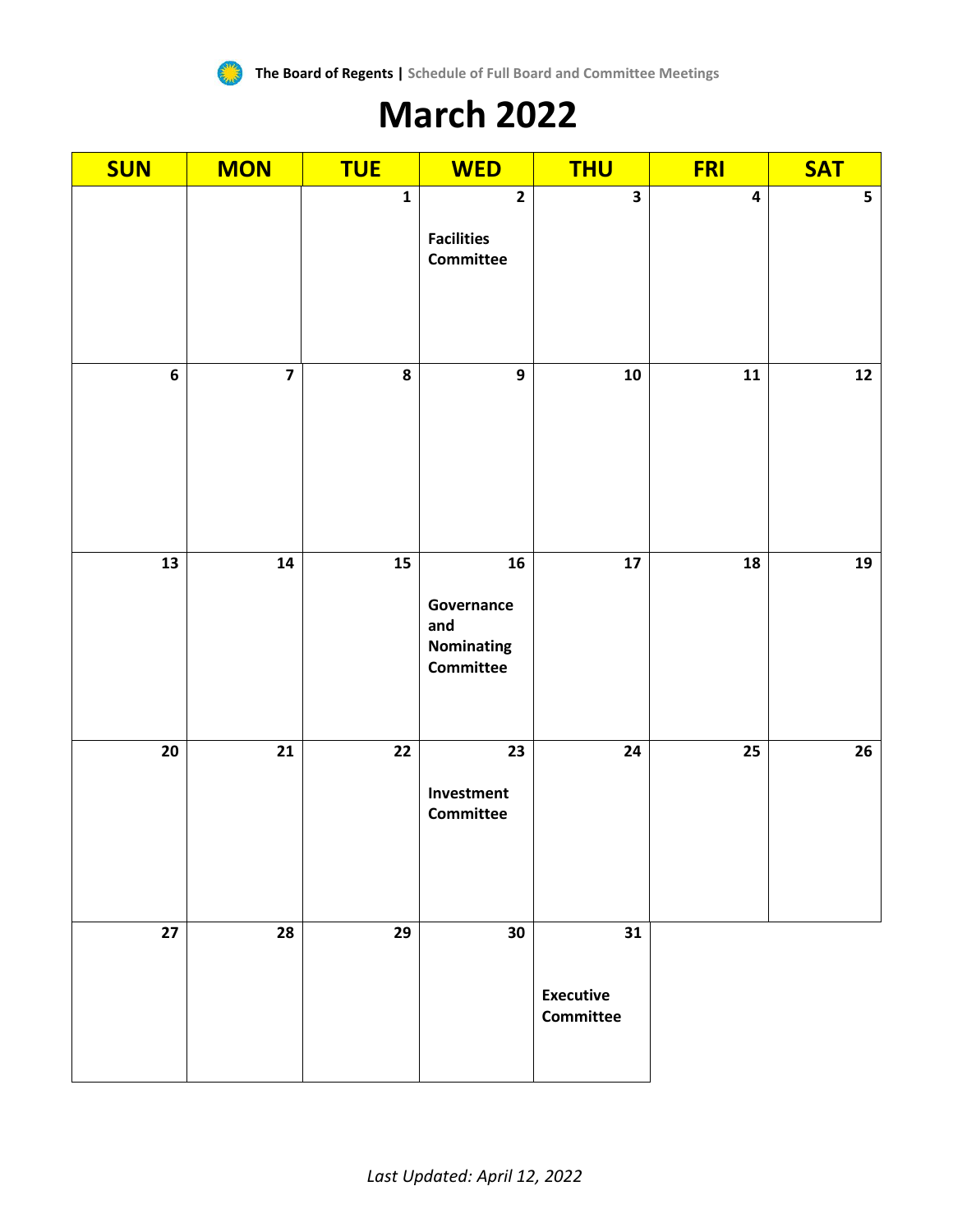

# **April 2022**

| <b>SUN</b>                              | <b>MON</b>                                        | <b>TUE</b> | <b>WED</b>                                 | <b>THU</b>                                                                     | <b>FRI</b>      | <b>SAT</b>       |
|-----------------------------------------|---------------------------------------------------|------------|--------------------------------------------|--------------------------------------------------------------------------------|-----------------|------------------|
|                                         |                                                   |            |                                            |                                                                                | $\mathbf{1}$    | $\mathbf{2}$     |
| $\overline{\mathbf{3}}$                 | $\overline{\mathbf{4}}$                           | 5          | $\bf 6$                                    | $\overline{\mathbf{z}}$                                                        | 8               | $\boldsymbol{9}$ |
| ${\bf 10}$<br>Regents'<br><b>Dinner</b> | ${\bf 11}$<br><b>Full Board</b><br><b>Meeting</b> | 12         | ${\bf 13}$                                 | ${\bf 14}$                                                                     | ${\bf 15}$      | ${\bf 16}$       |
| $\overline{17}$                         | 18                                                | 19         | 20<br>Advancement<br><b>Committee</b>      | $\overline{21}$                                                                | $\overline{22}$ | 23               |
| 24                                      | 25                                                | 26         | 27<br><b>Executive</b><br><b>Committee</b> | 28<br>Strategy,<br>Innovation,<br>and<br><b>Technology</b><br><b>Committee</b> | 29              | 30               |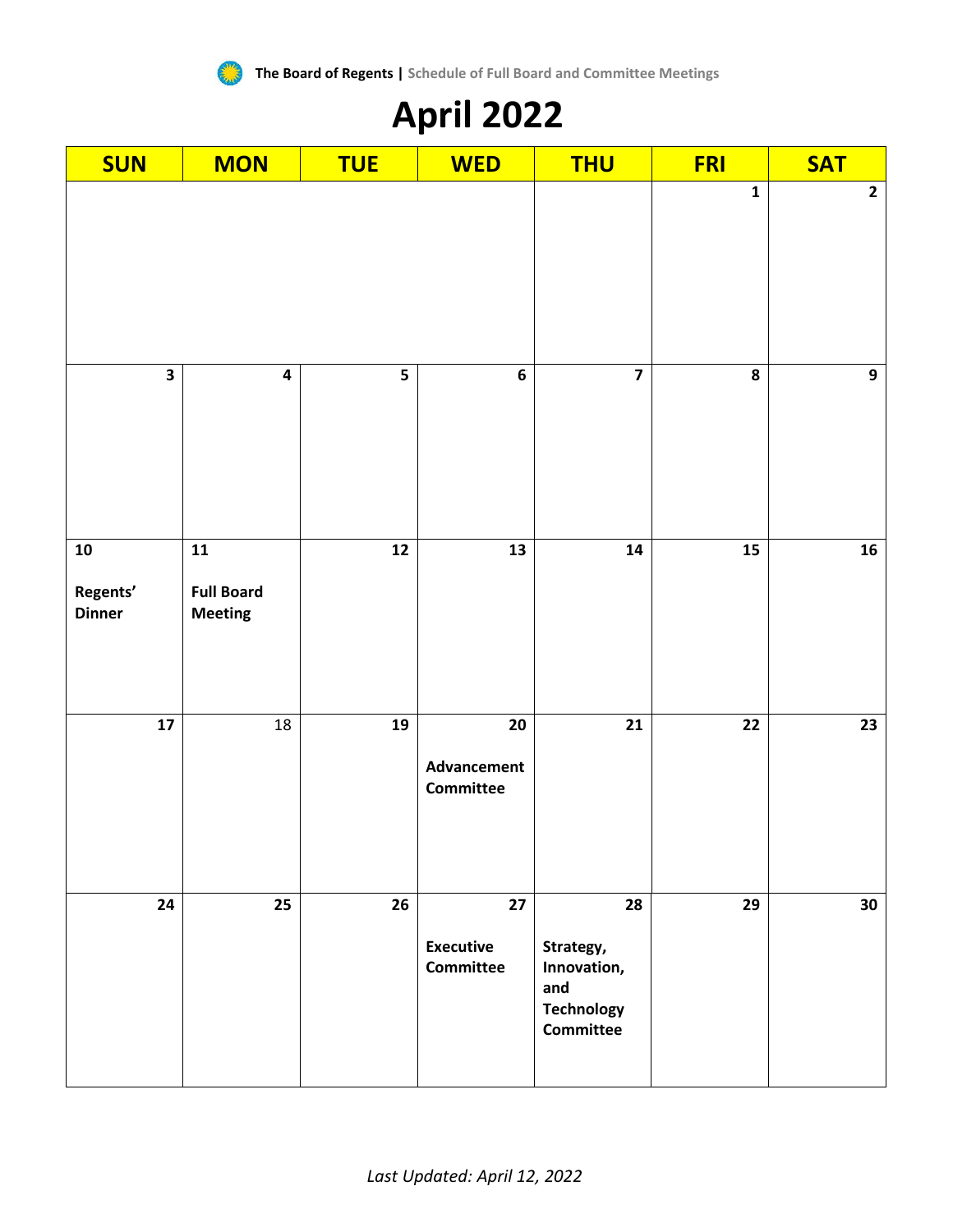

## **May 2022**

| <b>SUN</b>      | <b>MON</b>              | <b>TUE</b>                                             | <b>WED</b>              | <b>THU</b>                             | <b>FRI</b>       | <b>SAT</b>              |
|-----------------|-------------------------|--------------------------------------------------------|-------------------------|----------------------------------------|------------------|-------------------------|
| $\mathbf 1$     | $\overline{\mathbf{2}}$ | $\overline{\mathbf{3}}$<br><b>Finance</b><br>Committee | $\overline{\mathbf{4}}$ | $\overline{\mathbf{5}}$                | $\boldsymbol{6}$ | $\overline{\mathbf{z}}$ |
| $\pmb{8}$       | $\overline{9}$          | ${\bf 10}$<br>Governance<br>and<br>Nominating          | $\overline{11}$         | $12$<br><b>Facilities</b><br>Committee | 13               | ${\bf 14}$              |
| 15              | ${\bf 16}$              | ${\bf 17}$                                             | ${\bf 18}$              | ${\bf 19}$                             | $20\,$           | 21                      |
| $\overline{22}$ | $\overline{23}$         | $\overline{24}$                                        | $\overline{25}$         | 26                                     | $\overline{27}$  | $\overline{28}$         |
| 29              | 30<br><b>HOLIDAY</b>    | 31                                                     |                         |                                        |                  |                         |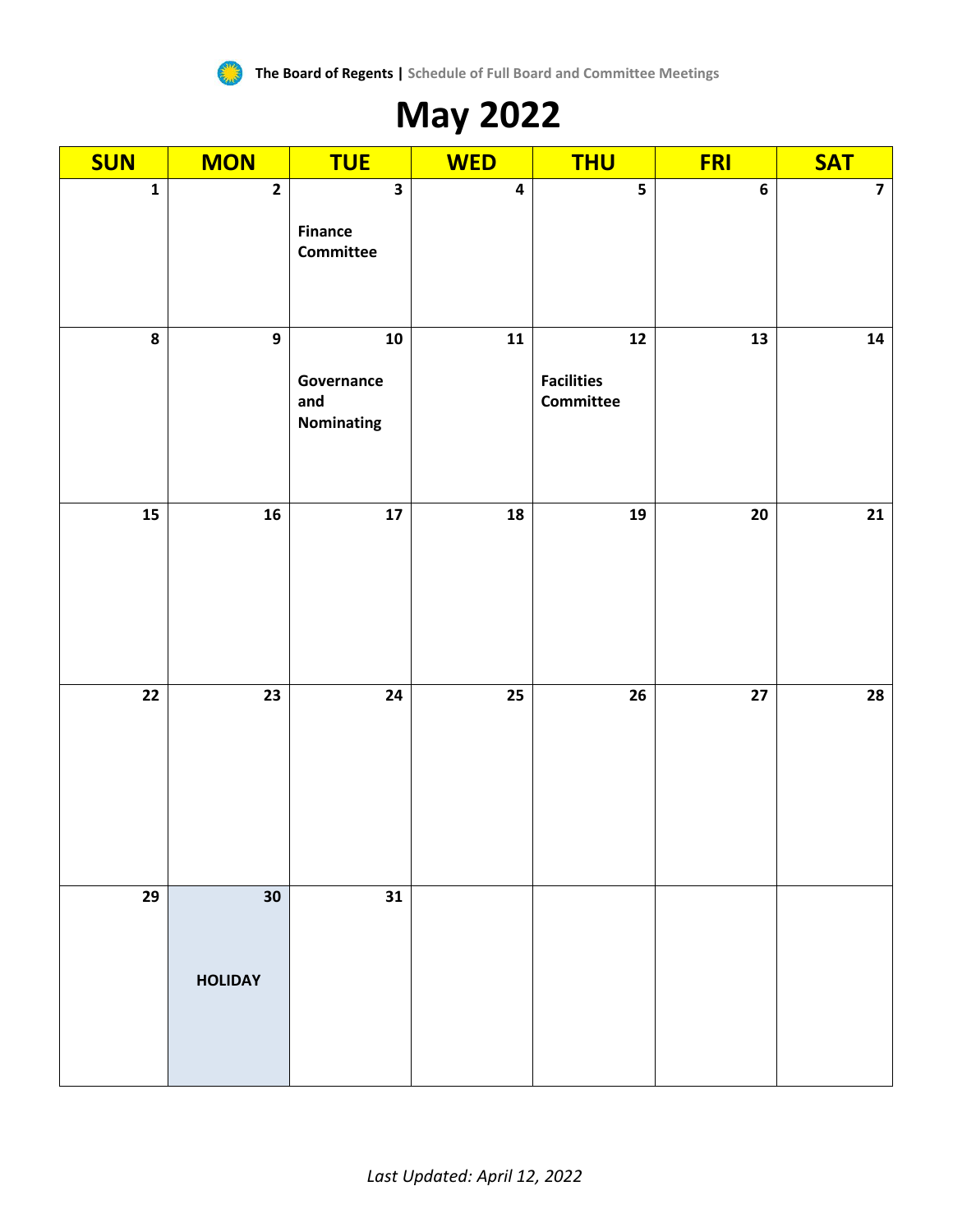

### **June 2022**

| <b>SUN</b>                              | <b>MON</b>                                | <b>TUE</b>                    | <b>WED</b>                                          | <b>THU</b>              | <b>FRI</b>              | <b>SAT</b>              |
|-----------------------------------------|-------------------------------------------|-------------------------------|-----------------------------------------------------|-------------------------|-------------------------|-------------------------|
|                                         |                                           |                               | $\mathbf 1$<br><b>Executive</b><br><b>Committee</b> | $\overline{\mathbf{2}}$ | $\overline{\mathbf{3}}$ | $\overline{\mathbf{4}}$ |
| 5                                       | $\bf 6$                                   | $\overline{\mathbf{z}}$       | 8                                                   | $\overline{9}$          | ${\bf 10}$              | ${\bf 11}$              |
| ${\bf 12}$<br>Regents'<br><b>Dinner</b> | 13<br><b>Full Board</b><br><b>Meeting</b> | 14                            | $15\phantom{.0}$                                    | ${\bf 16}$              | ${\bf 17}$              | ${\bf 18}$              |
| 19<br><b>HOLIDAY</b>                    | ${\bf 20}$                                | 21<br>Investment<br>Committee | 22                                                  | 23                      | 24                      | 25                      |
| 26                                      | 27                                        | 28                            | 29                                                  | 30                      |                         |                         |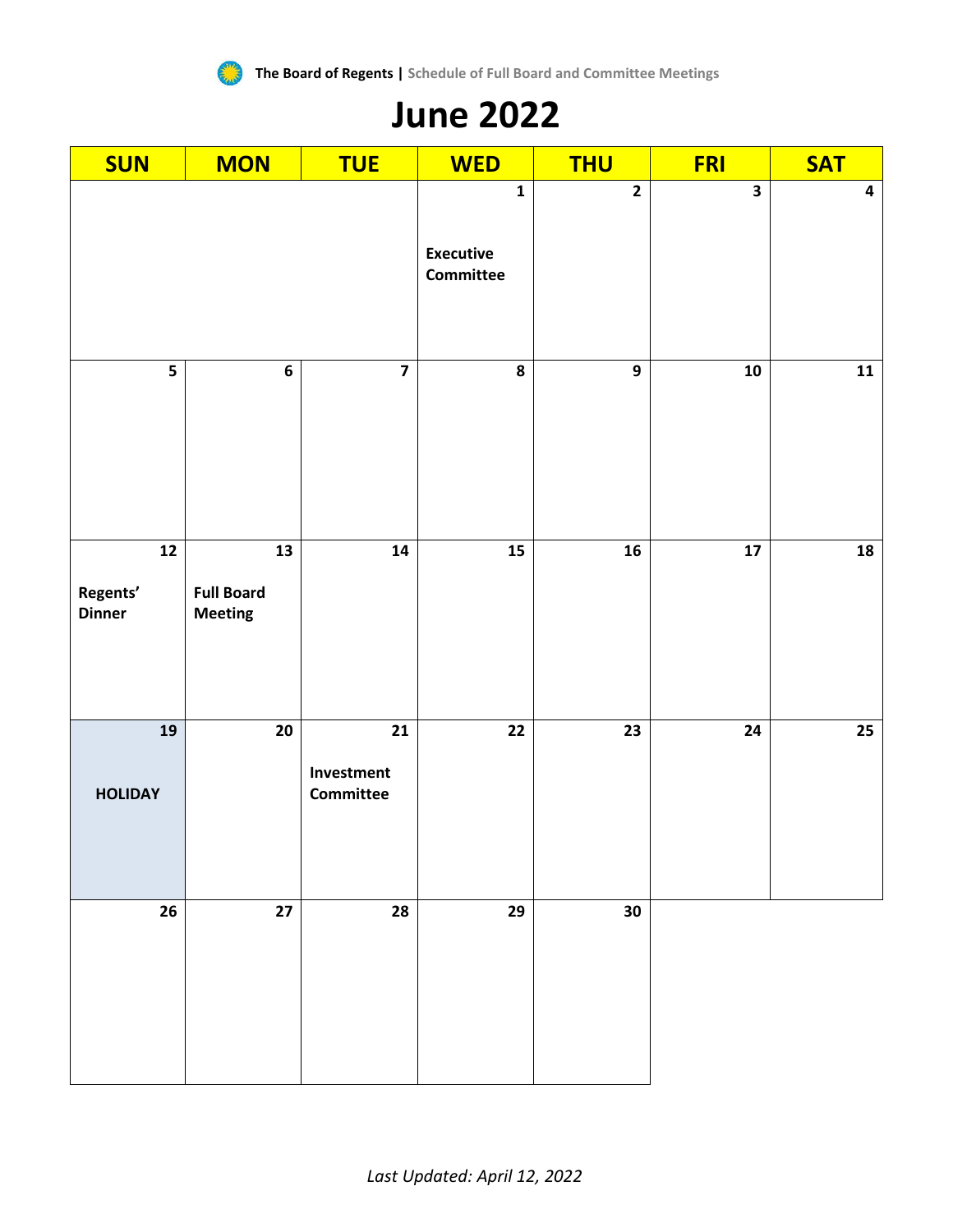

## **July 2022**

| <b>SUN</b>              | <b>MON</b>                                | <b>TUE</b>                                            | <b>WED</b>      | <b>THU</b>                                                                             | <b>FRI</b> | <b>SAT</b>      |
|-------------------------|-------------------------------------------|-------------------------------------------------------|-----------------|----------------------------------------------------------------------------------------|------------|-----------------|
|                         |                                           | $\mathbf{1}$                                          | $\mathbf{2}$    |                                                                                        |            |                 |
| $\overline{\mathbf{3}}$ | $\overline{\mathbf{4}}$<br><b>HOLIDAY</b> | 5                                                     | $\bf 6$         | $\overline{\mathbf{z}}$                                                                | 8          | $\overline{9}$  |
| ${\bf 10}$              | $\mathbf{11}$                             | $\mathbf{12}$<br><b>Executive</b><br><b>Committee</b> | 13              | ${\bf 14}$                                                                             | 15         | 16 <sup>1</sup> |
| ${\bf 17}$              | 18                                        | 19                                                    | 20              | 21<br><b>Audit and</b><br><b>Review</b><br>Committee<br><b>Facilities</b><br>Committee | 22         | 23              |
| 24                      | 25                                        | ${\bf 26}$                                            | $\overline{27}$ | 28                                                                                     | 29         | 30              |
| 31                      |                                           |                                                       |                 |                                                                                        |            |                 |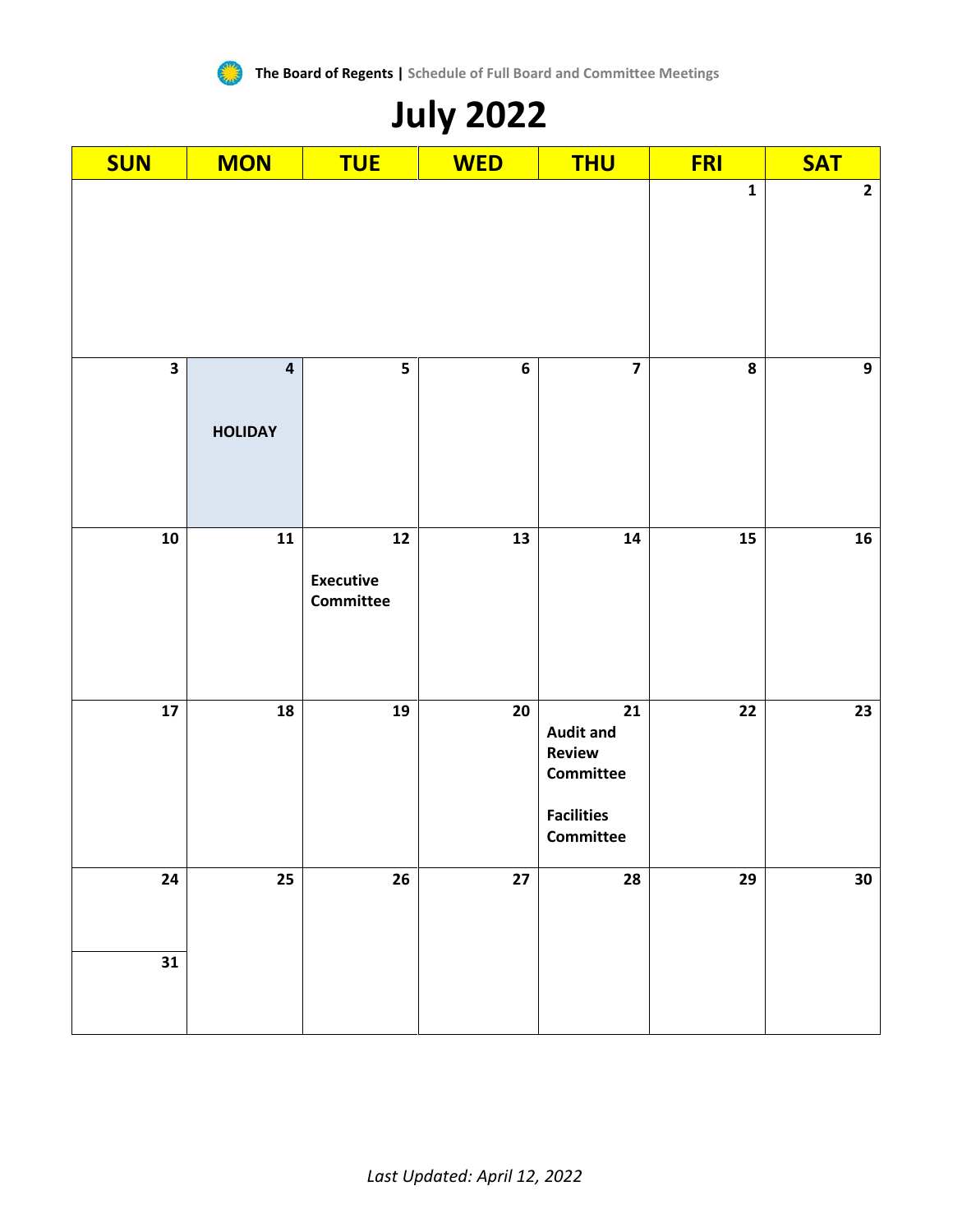

## **August 2022**

| <b>SUN</b>              | <b>MON</b>              | <b>TUE</b>                                    | <b>WED</b> | <b>THU</b>                        | <b>FRI</b>    | <b>SAT</b> |
|-------------------------|-------------------------|-----------------------------------------------|------------|-----------------------------------|---------------|------------|
|                         | $\overline{\mathbf{1}}$ | $\overline{2}$                                | 3          | $\overline{\mathbf{4}}$           | 5             | $\bf 6$    |
| $\overline{\mathbf{z}}$ | 8                       | $\mathbf{9}$<br><b>Executive</b><br>Committee | 10         | $\mathbf{11}$                     | $\mathbf{12}$ | 13         |
| ${\bf 14}$              | 15                      | ${\bf 16}$                                    | ${\bf 17}$ | 18                                | 19            | ${\bf 20}$ |
| ${\bf 21}$              | 22                      | 23                                            | 24         | 25<br><b>Finance</b><br>Committee | 26            | $27\,$     |
| 28                      | 29                      | $30\,$                                        | 31         |                                   |               |            |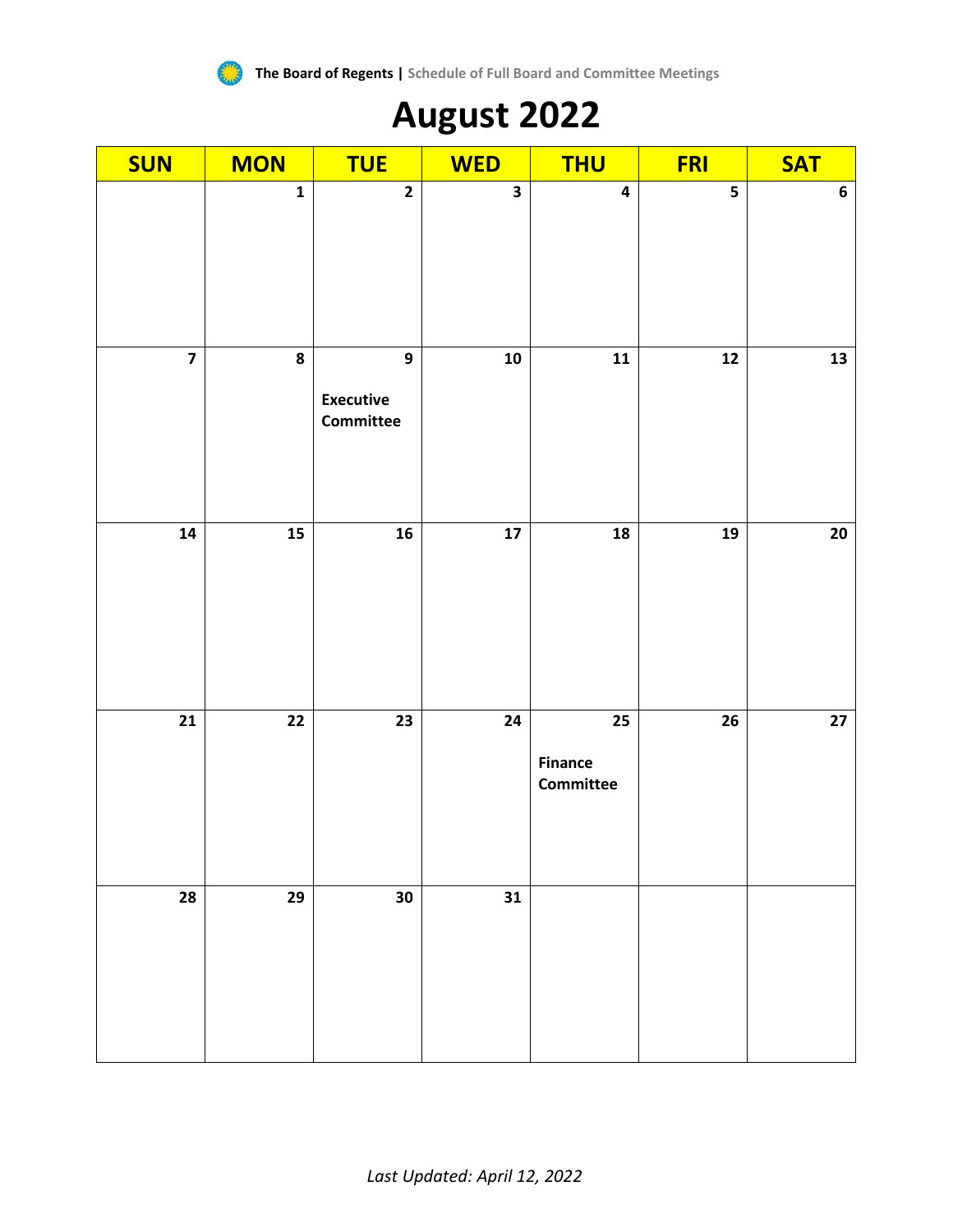

## **September 2022**

| <b>SUN</b>              | <b>MON</b>          | <b>TUE</b>                                               | <b>WED</b>                                          | <b>THU</b>                            | <b>FRI</b>                                                                     | <b>SAT</b>   |
|-------------------------|---------------------|----------------------------------------------------------|-----------------------------------------------------|---------------------------------------|--------------------------------------------------------------------------------|--------------|
|                         |                     |                                                          |                                                     | $\mathbf{1}$                          | $\overline{2}$                                                                 | $\mathbf{3}$ |
| $\overline{\mathbf{4}}$ | 5<br><b>HOLIDAY</b> | $\boldsymbol{6}$<br><b>Executive</b><br><b>Committee</b> | $\overline{\mathbf{z}}$                             | 8                                     | 9                                                                              | 10           |
| 11                      | 12                  | 13                                                       | 14<br>Governance<br>and<br>Nominating<br>Committee  | 15<br>Advancement<br><b>Committee</b> | 16                                                                             | 17           |
| 18                      | 19                  | 20<br><b>Facilities</b><br>Committee                     | 21<br>Compensation<br>and Human<br><b>Resources</b> | 22                                    | 23                                                                             | 24           |
| 25                      | 26                  | 27                                                       | 28                                                  | 29                                    | 30<br>Strategy,<br>Innovation,<br>and<br><b>Technology</b><br><b>Committee</b> |              |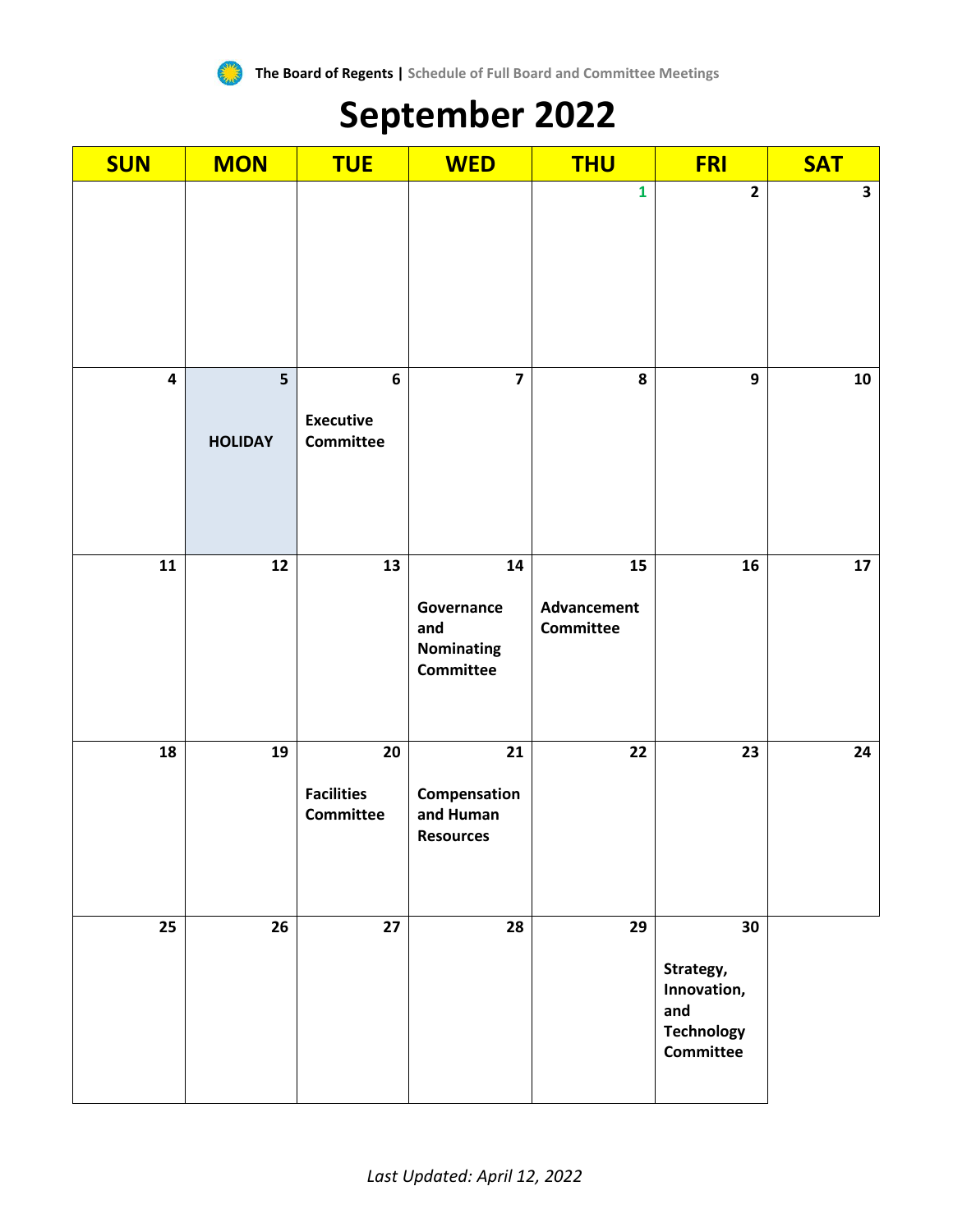

### **October 2022**

| <b>SUN</b>       | <b>MON</b>                   | <b>TUE</b>                           | <b>WED</b> | <b>THU</b>                          | <b>FRI</b>              | <b>SAT</b>      |
|------------------|------------------------------|--------------------------------------|------------|-------------------------------------|-------------------------|-----------------|
|                  |                              |                                      |            |                                     |                         | $\mathbf 1$     |
| $\mathbf{2}$     | $\overline{\mathbf{3}}$      | $\overline{\mathbf{4}}$              | 5          | $\bf 6$                             | $\overline{\mathbf{z}}$ | ${\bf 8}$       |
| $\boldsymbol{9}$ | ${\bf 10}$<br><b>HOLIDAY</b> | $\mathbf{11}$                        | ${\bf 12}$ | 13<br><b>Executive</b><br>Committee | ${\bf 14}$              | ${\bf 15}$      |
| ${\bf 16}$       | ${\bf 17}$                   | 18<br>Investment<br><b>Committee</b> | 19         | ${\bf 20}$                          | 21                      | $\overline{22}$ |
| 23               | 24                           | 25                                   | 26         | $27\,$                              | 28                      | 29              |
| Regents'         | <b>Full Board</b>            |                                      |            |                                     |                         |                 |
| <b>Dinner</b>    | <b>Meeting</b>               |                                      |            |                                     |                         |                 |
| 30               | 31                           |                                      |            |                                     |                         |                 |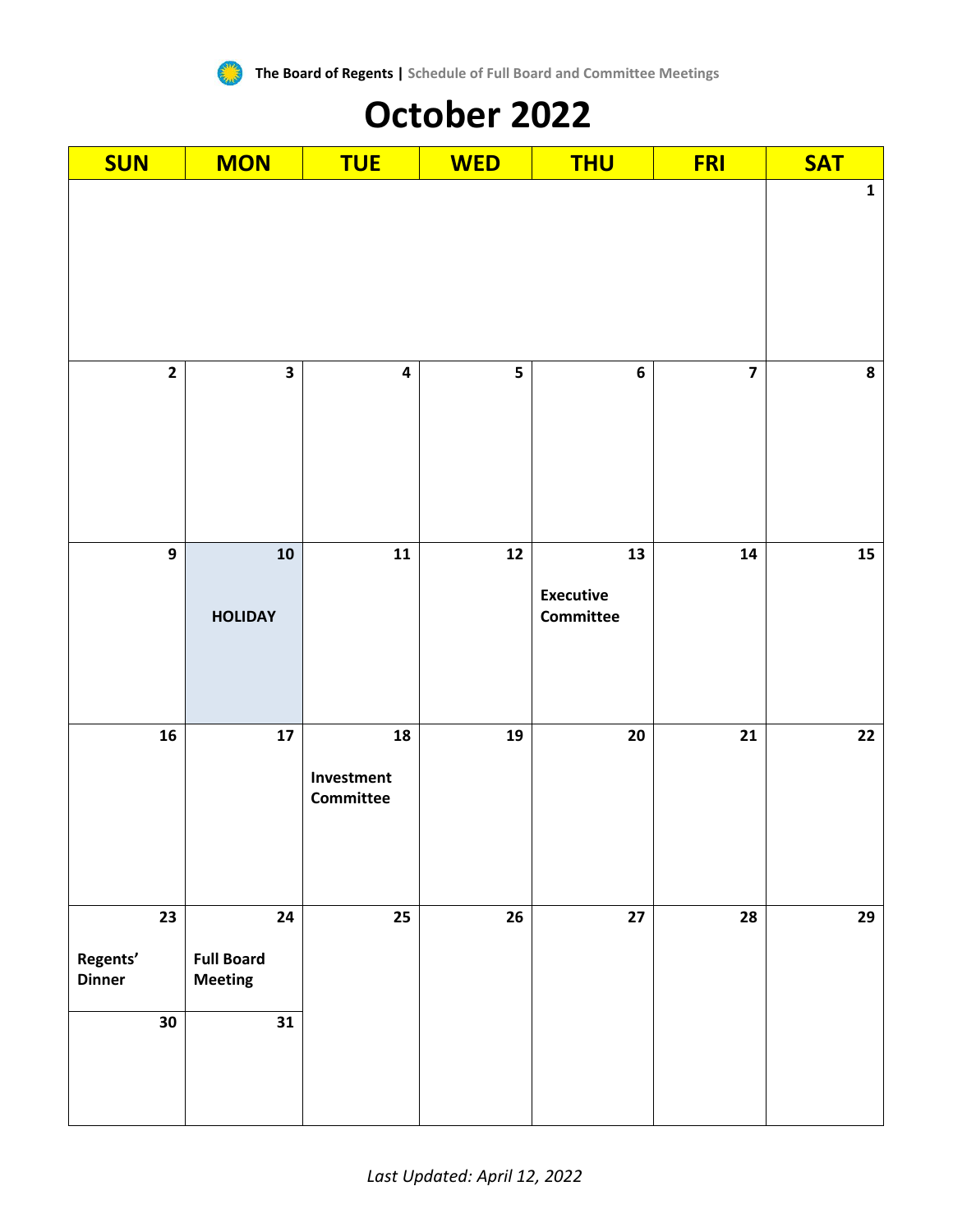

### **November 2022**

| <b>SUN</b> | <b>MON</b>              | <b>TUE</b>                                   | <b>WED</b>              | <b>THU</b>                   | <b>FRI</b>                   | <b>SAT</b>              |
|------------|-------------------------|----------------------------------------------|-------------------------|------------------------------|------------------------------|-------------------------|
|            |                         | $\mathbf{1}$                                 | $\overline{\mathbf{2}}$ | $\overline{\mathbf{3}}$      | $\overline{\mathbf{4}}$      | $\overline{\mathbf{5}}$ |
| 6          | $\overline{\mathbf{z}}$ | 8<br><b>Executive</b><br>Committee           | $\boldsymbol{9}$        | ${\bf 10}$                   | ${\bf 11}$<br><b>HOLIDAY</b> | $12$                    |
| 13         | ${\bf 14}$              | ${\bf 15}$<br><b>Facilities</b><br>Committee | 16                      | ${\bf 17}$                   | ${\bf 18}$                   | ${\bf 19}$              |
| ${\bf 20}$ | $\overline{21}$         | $\overline{22}$                              | $\overline{23}$         | ${\bf 24}$<br><b>HOLIDAY</b> | $\overline{25}$              | 26                      |
| $27\,$     | ${\bf 28}$              | 29                                           | 30                      |                              |                              |                         |